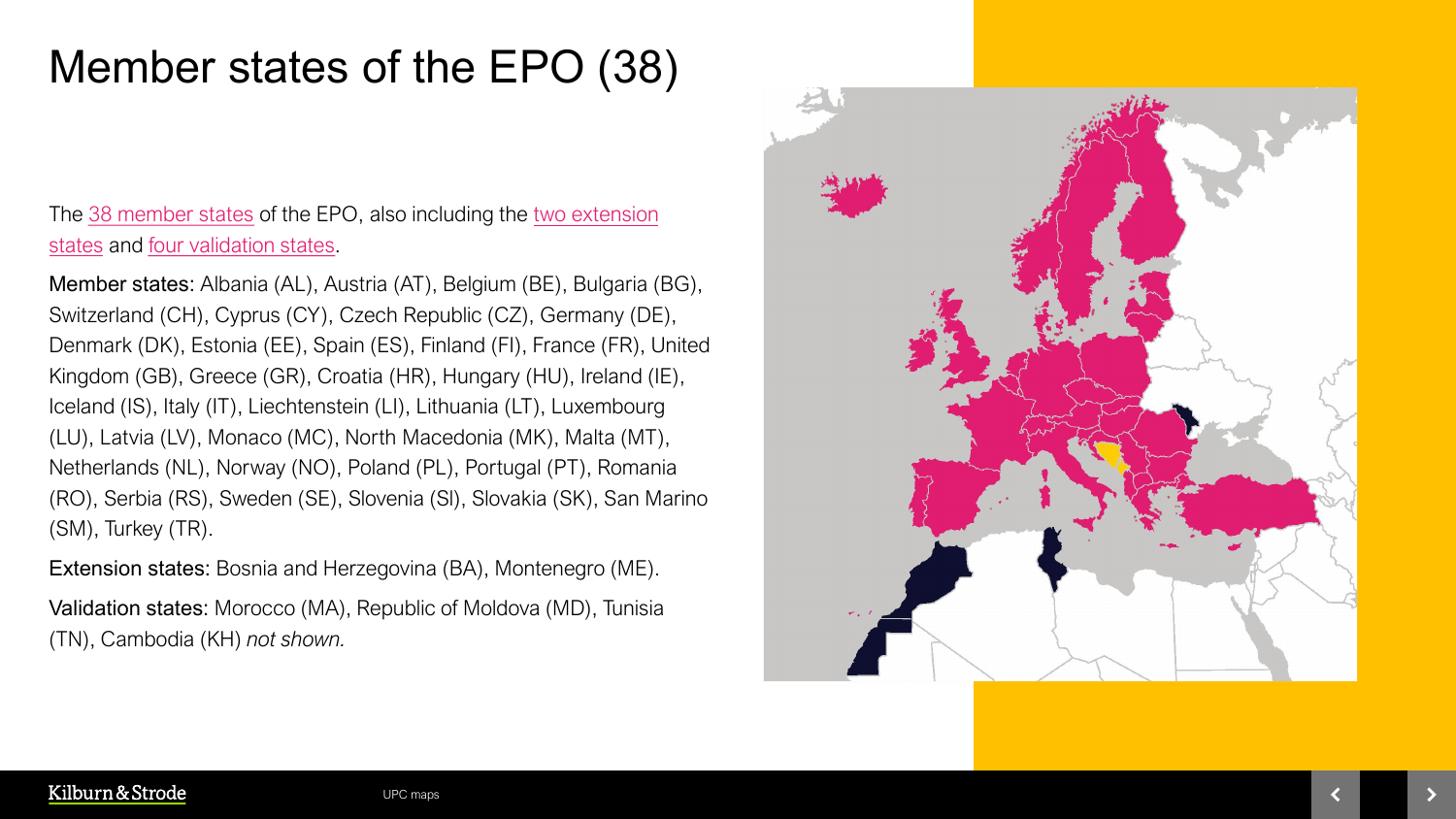## States in enhanced co-operation (25)

The 25 states participating in enhanced cooperation to bring about the Unitary Patent system are: Austria (AT), Belgium (BE), Bulgaria (BG), Cyprus (CY), Czech Republic (CZ), Denmark (DK), Estonia (EE), Finland (FI), France (FR), Germany (DE), Greece (GR), Hungary (HU), Ireland (IE), Italy (IT), Latvia (LV), Lithuania (LT), Luxembourg (LU), Malta (MT), the Netherlands (NL), Poland (PL), Portugal (PT), Romania (RO), Slovakia (SK), Slovenia (SI), Sweden (SE) (although Poland (PL) is not presently contributing). Further up to date information can be found [here](https://www.consilium.europa.eu/en/documents-publications/treaties-agreements/agreement/?id=2013001).